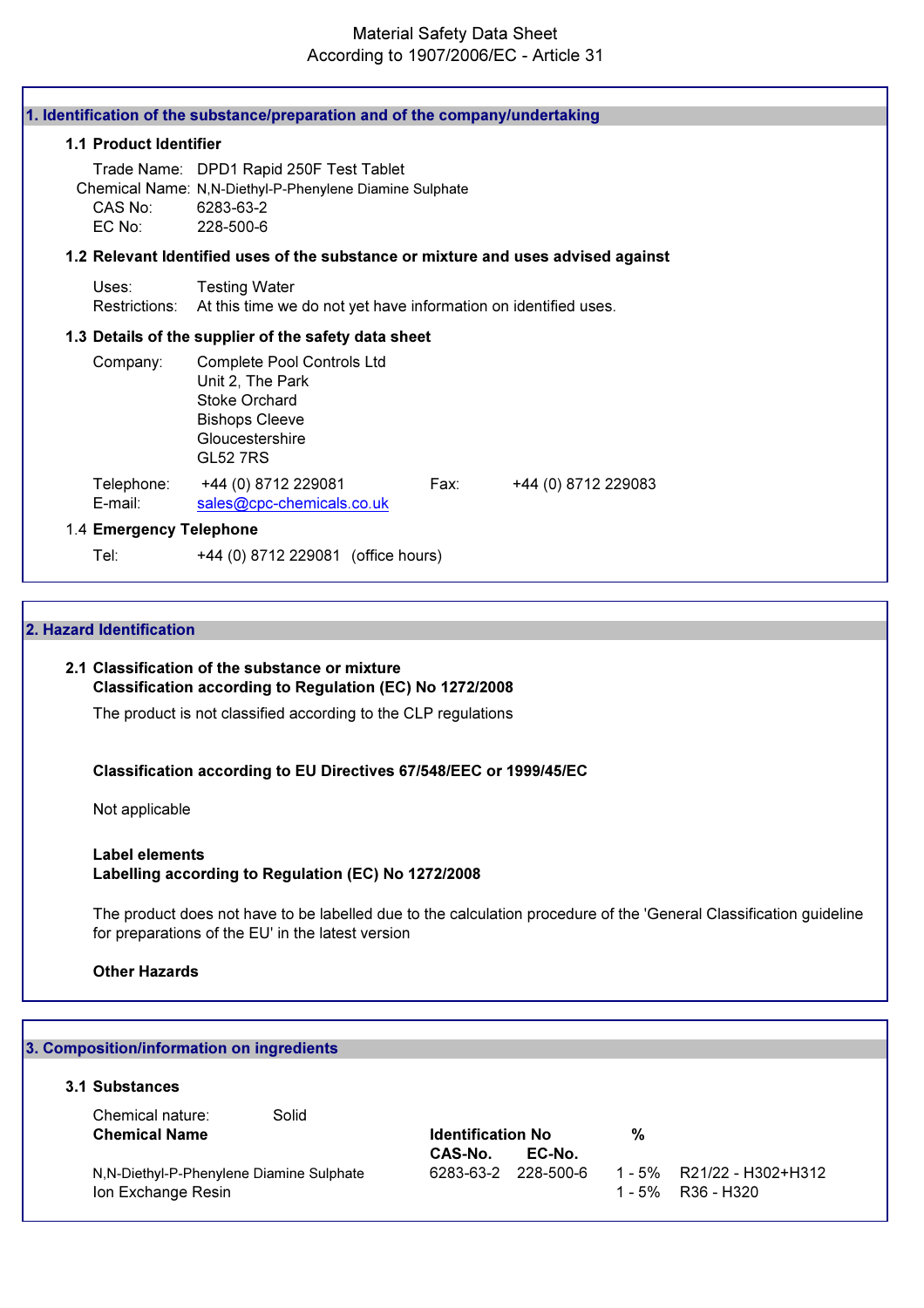|     | 4. First Aid measures                                                  |                                                                                                                                                                      |  |
|-----|------------------------------------------------------------------------|----------------------------------------------------------------------------------------------------------------------------------------------------------------------|--|
| 4.1 | <b>Description of first aid measures</b>                               |                                                                                                                                                                      |  |
|     | If inhaled:                                                            | Unlikely route of exposure as the product does not contain volatile substances.                                                                                      |  |
|     | If Ingested:                                                           | Immediately rinse mouth and drink plenty of water (200-300 ml). Get medical attention<br>immediately                                                                 |  |
|     | In case of skin contact:                                               | Wash skin thoroughly with soap and water. Get medical attention if symptoms occur after<br>washing                                                                   |  |
|     | In case of eye contact:                                                | Rinse immediately with plenty of water, also under the eyelids, for at least 15<br>Remove contact lenses. Get medical attention if irritation continues.<br>minutes. |  |
| 4.2 |                                                                        | Most important symptoms and effects, both acute and delayed                                                                                                          |  |
|     | Symptoms:<br>Effects:                                                  | No further information available.<br>No further information available.                                                                                               |  |
| 4.3 | Indication of immediate medical attention and special treatment needed |                                                                                                                                                                      |  |
|     | Treatment                                                              | Treat Symptomatically.                                                                                                                                               |  |

| 5. Fire fighting measures                                                                                                     |                                                                                    |
|-------------------------------------------------------------------------------------------------------------------------------|------------------------------------------------------------------------------------|
| 5.1 Extinguishing media:                                                                                                      |                                                                                    |
| Suitable extinguishing media:                                                                                                 | Use extinguishing measures that are appropriate to the surrounding<br>environment. |
| Unsuitable extinguishing media:                                                                                               | No information available.                                                          |
| 5.2 Special hazards arising from the substance or mixture<br>Specific Hazards during fire fighting: No information available. |                                                                                    |
| 5.3 Advice for fire-fighters<br>Special protective equipment                                                                  | No information available.                                                          |
| Further Information:                                                                                                          | No information available.                                                          |

# 6. Accidental release Measures

| 6.1 Personal precautions, protective equipment and emergency procedures |                                                                                                                                                 |  |
|-------------------------------------------------------------------------|-------------------------------------------------------------------------------------------------------------------------------------------------|--|
| Personal Precautions:                                                   | Use personal protective equipment. Provide adequate ventilation.<br>Avoid contact with skin and eyes.<br>For personal protection see section 8. |  |
| <b>6.2 Environmental precautions</b>                                    |                                                                                                                                                 |  |
| Environmental precautions:                                              | Not relevant considering the small amounts used.                                                                                                |  |
| 6.3 Methods and materials for containment and cleaning up               |                                                                                                                                                 |  |
| Methods and materials for<br>containment and cleaning up                | Avoid generation and spreading of dust. Collect in containers and seal<br>securely. Flush the area with water.                                  |  |
| 6.4 Reference to other sections                                         |                                                                                                                                                 |  |
| For personal protection see section 8                                   |                                                                                                                                                 |  |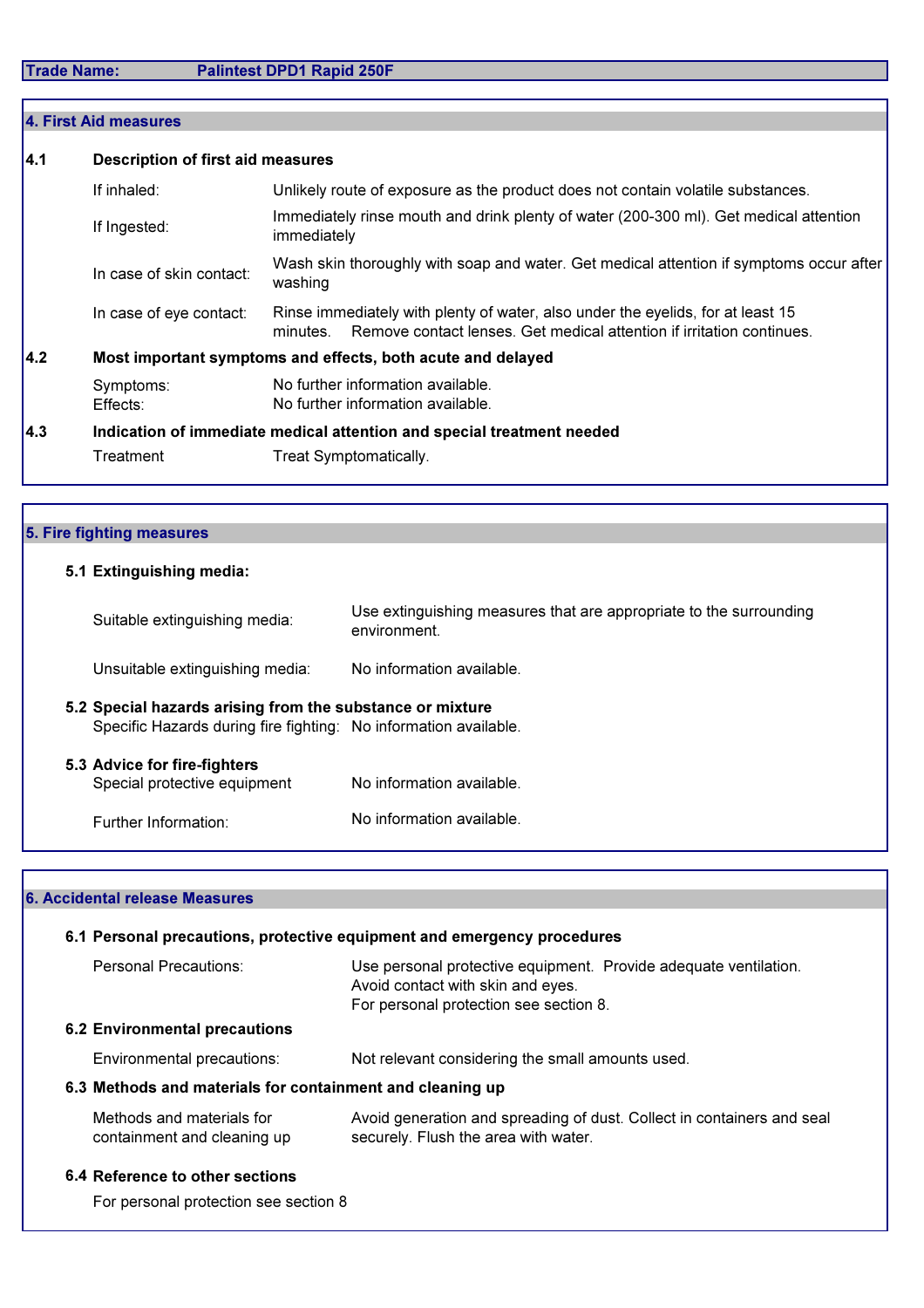# 7. Handling and storage

# 7.1 Precautions for safe handling

| Advice on safe handling:                                          | Use personal protective equipment. Avoid handling which leads to dust<br>formation.                                                                                                        |
|-------------------------------------------------------------------|--------------------------------------------------------------------------------------------------------------------------------------------------------------------------------------------|
| Hygiene measures:                                                 | Keep away from food, drink and animal feeding stuffs. Smoking, eating<br>and drinking should be prohibited in the application area. Wash hands<br>before breaks and at the end of workday. |
| 7.2 Conditions for safe storage, including any incompatibilities. |                                                                                                                                                                                            |
| Requirements for storage areas and<br>containers:                 | Keep in original containers. Store in a cool and well ventilated place.                                                                                                                    |

| <b>7.3 Specific end uses</b><br>Specific use(s)     | <b>Water Testing</b>                                  |
|-----------------------------------------------------|-------------------------------------------------------|
| Advice on common storage:                           | Keep away from food, drink and animal feeding stuffs. |
| Further information on storage<br>conditions:       | No further data available                             |
| Advice on protection against fire and<br>explosion: | The product is not flammable.                         |

|                               | 8. Exposure control/personal protection                   |         |                                                                                                                                                      |
|-------------------------------|-----------------------------------------------------------|---------|------------------------------------------------------------------------------------------------------------------------------------------------------|
|                               | 8.1 Control parameters<br>Regulatory Basis:               |         | EU. Indicative Exposure and Directives relating to the protection of<br>risks related to work exposure to chemical, physical, and biological agents. |
|                               | Not regulated                                             |         |                                                                                                                                                      |
|                               | 8.2 Exposure controls<br><b>Engineering measures</b>      |         | Refer to protective measures listed in sections 7 and 8.                                                                                             |
| Personal protective equipment |                                                           |         |                                                                                                                                                      |
|                               | Respiratory protection                                    | Advice: | No specific recommendation made, but protection against nuisance dust must<br>be used when levels above 10mg/m <sup>3</sup>                          |
|                               | Hand protection                                           | Advice: | Use suitable protective gloves if risk of skin contact.                                                                                              |
|                               | Glove thickness:<br>Material:<br>Gloves:                  |         | No recommendation<br>No recommendation<br>No recommendation                                                                                          |
|                               | Eye protection                                            |         | Advice: Tightly fitting safety goggles.                                                                                                              |
|                               | Skin and body protection                                  |         | Advice: Protective clothing.                                                                                                                         |
|                               | <b>Environmental exposure controls</b><br>General advice: |         | Good personal hygiene practises always advisable when working with chemicals.                                                                        |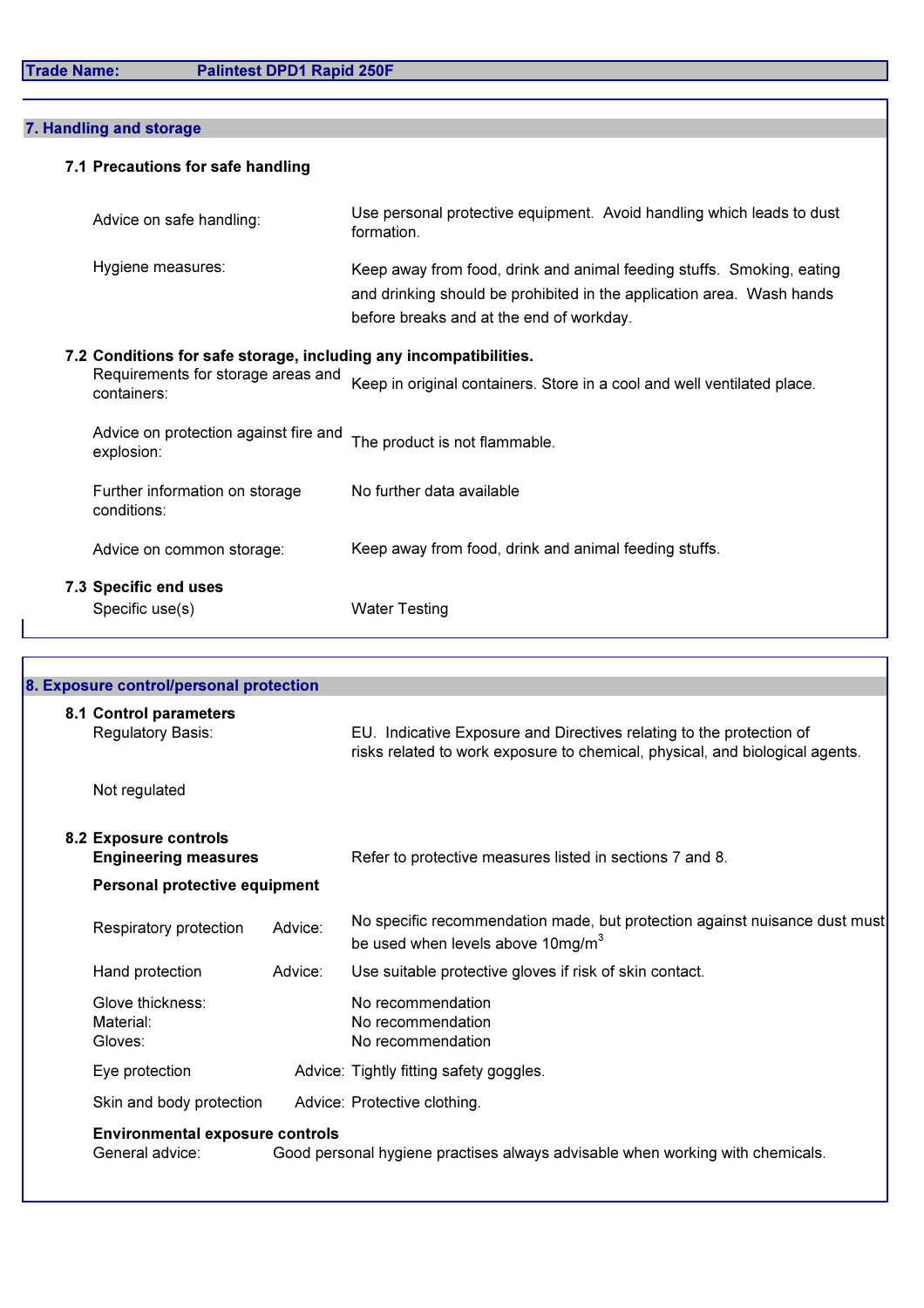## 9. Physical and chemical properties

## 9.1 Information on basic physical and chemical properties

| Form:<br>Colour:<br>Odour:<br>Odour Threshold:                                                                                                                                                                    | Solid<br>Off white<br>odourless<br>Currently we do not have any information from our supplier about this.                                                                                                                                                                                                                                                                                                                                                                                                     |
|-------------------------------------------------------------------------------------------------------------------------------------------------------------------------------------------------------------------|---------------------------------------------------------------------------------------------------------------------------------------------------------------------------------------------------------------------------------------------------------------------------------------------------------------------------------------------------------------------------------------------------------------------------------------------------------------------------------------------------------------|
| pH @ 20°C:                                                                                                                                                                                                        | Currently we do not have any information from our supplier about this.                                                                                                                                                                                                                                                                                                                                                                                                                                        |
| Solidification point                                                                                                                                                                                              | Currently we do not have any information from our supplier about this.                                                                                                                                                                                                                                                                                                                                                                                                                                        |
| Boiling point/boiling range:                                                                                                                                                                                      | Currently we do not have any information from our supplier about this.                                                                                                                                                                                                                                                                                                                                                                                                                                        |
| Flash point:                                                                                                                                                                                                      | Currently we do not have any information from our supplier about this.                                                                                                                                                                                                                                                                                                                                                                                                                                        |
| Evaporation rate:<br>Flammability (solid, gas)<br>Upper explosion limit:<br>Lower explosion limit:<br>Vapour pressure:<br>Relative vapour density:                                                                | Currently we do not have any information from our supplier about this.<br>Currently we do not have any information from our supplier about this.<br>Currently we do not have any information from our supplier about this.<br>Currently we do not have any information from our supplier about this.<br>Currently we do not have any information from our supplier about this.<br>Currently we do not have any information from our supplier about this.                                                      |
| Density $@$ 20 $°C$ :<br>Water solubility:<br>Partition coeffcient:n-octanol/water:<br>Ignition temperature:<br>Thermal decomposition:<br>Viscosity, kinematic:<br>Explosive properties:<br>Oxidising properties: | Currently we do not have any information from our supplier about this.<br>completely miscible.<br>Currently we do not have any information from our supplier about this.<br>Currently we do not have any information from our supplier about this.<br>Currently we do not have any information from our supplier about this.<br>Currently we do not have any information from our supplier about this.<br>Product is not explosive.<br>Currently we do not have any information from our supplier about this. |
|                                                                                                                                                                                                                   |                                                                                                                                                                                                                                                                                                                                                                                                                                                                                                               |

9.2 Other Information<br>Molecular Weight:

Currently we do not have any information from our supplier about this.

| 10. Stability and reactivity                      |                                                                                          |
|---------------------------------------------------|------------------------------------------------------------------------------------------|
|                                                   |                                                                                          |
| 10.1 Reactivity                                   |                                                                                          |
| Advice:                                           | No information available.                                                                |
| <b>10.2 Chemical stability</b>                    |                                                                                          |
| Advice:                                           | No decomposition if stored and applied as directed.<br>No further information available. |
| 10.3 Possibility of hazardous reactions           |                                                                                          |
| Hazardous reactions:                              | No hazardous reactions known                                                             |
| 10.4 Conditions to avoid                          |                                                                                          |
| Conditions to avoid                               | Avoid excessive heat for prolonged periods of time.                                      |
| 10.5 Incompatible materials<br>Materials to avoid | No information available.                                                                |
| 10.6 Hazardous decomposition products             |                                                                                          |
| Hazardous decomposition products: Carbon monoxide |                                                                                          |
|                                                   | Carbon dioxide                                                                           |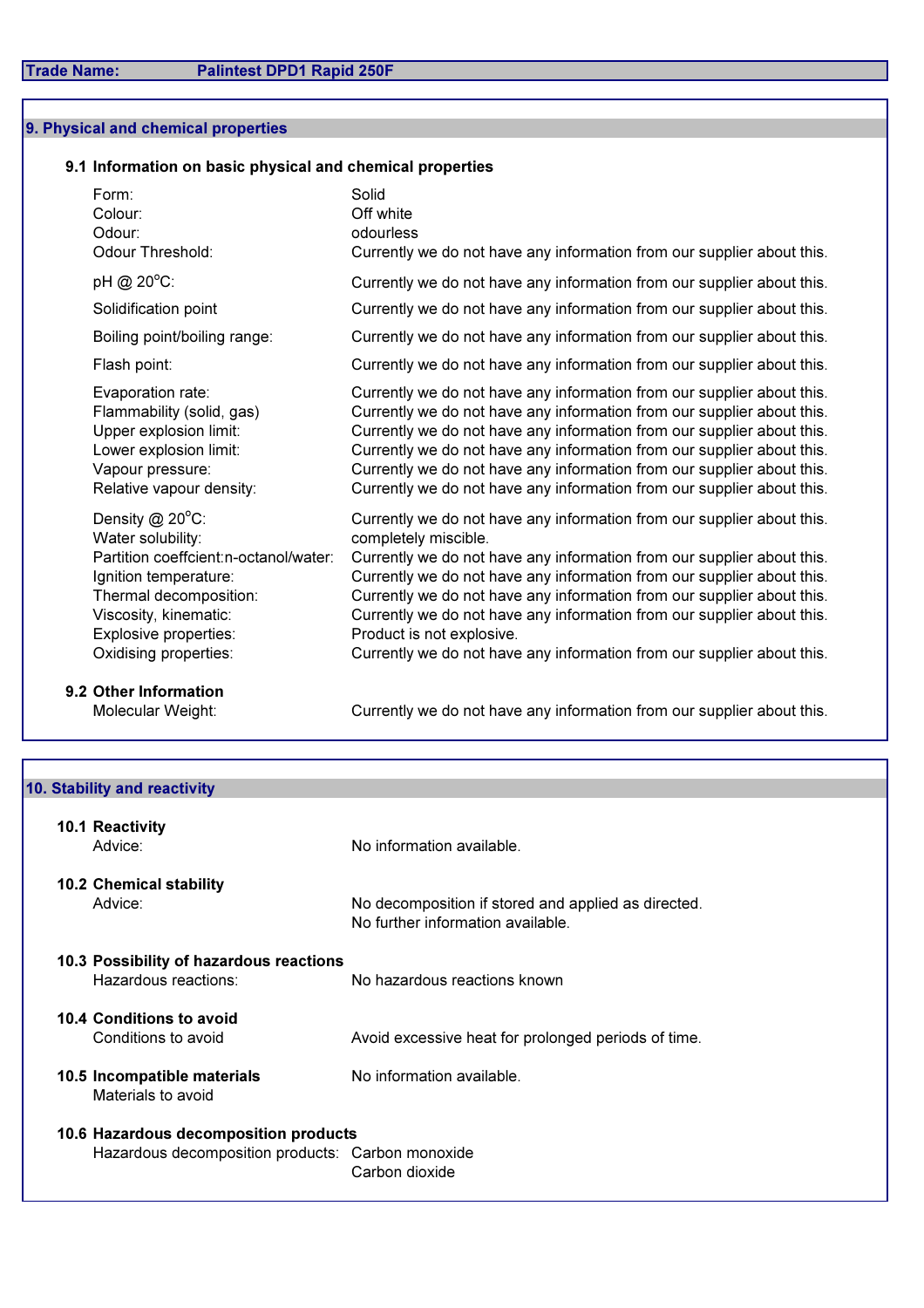Trade Name: Palintest DPD1 Rapid 250F

| 11. Toxilogical Information             |                                                                                                                                    |
|-----------------------------------------|------------------------------------------------------------------------------------------------------------------------------------|
| 11.1 Information on toxilogical effects |                                                                                                                                    |
|                                         | <b>Acute Toxicity</b>                                                                                                              |
|                                         | Oral                                                                                                                               |
| Remarks                                 | May cause discomfort if swallowed                                                                                                  |
|                                         | <b>Irritation</b>                                                                                                                  |
| Remarks<br>Skin:                        | Powder may irritate skin                                                                                                           |
| Remarks<br>Eyes                         | Particles in the eyes may cause irritation and smarting                                                                            |
|                                         | <b>Further information</b>                                                                                                         |
| Other relevant toxicity information:    | No specific symptoms noted but this chemical may still have adverse health<br>impact, either in general or on certain individuals. |

## 12. Ecological Information

#### 12.1 Toxicity

There is no data on the etoxity of this product. The product components are not classified as environmentally hazardous.

# **12.2 Persistence and degradability<br>Remarks: No data available**

No data available

- 12.3 Bioaccumlative potential Remarks: No data available
- 12.4 Mobility in soil Remarks: No data available
- 12.5 Results of PBT and PvB assessment Remarks: No data available

#### 12.6 Other adverse effects

## Additional ecological information

Remarks:

| <b>13. Disposal Considerations</b> |                                                                                                                                                                                                                              |  |
|------------------------------------|------------------------------------------------------------------------------------------------------------------------------------------------------------------------------------------------------------------------------|--|
| 13.1 Waste treatment methods       |                                                                                                                                                                                                                              |  |
| Product:                           | Disposal together with normal waste is not allowed. Special disposal is<br>required according to local regulations. Do not let product enter drains.<br>Contact waste disposal services.                                     |  |
| Contaminated packaging:            | Empty contaminated packaging thoroughly. They can be re-cycled after<br>thorough and proper cleaning. Packaging that cannot be cleaned is to be<br>disposed of in the same manner as the product                             |  |
| European Waste Catalogue No:       | No waste code according to the European Waste Catalogue can be assigned<br>for this product, as the intended use dictates the assignment. The waste<br>code is established in consultation with the regional waste disposer. |  |